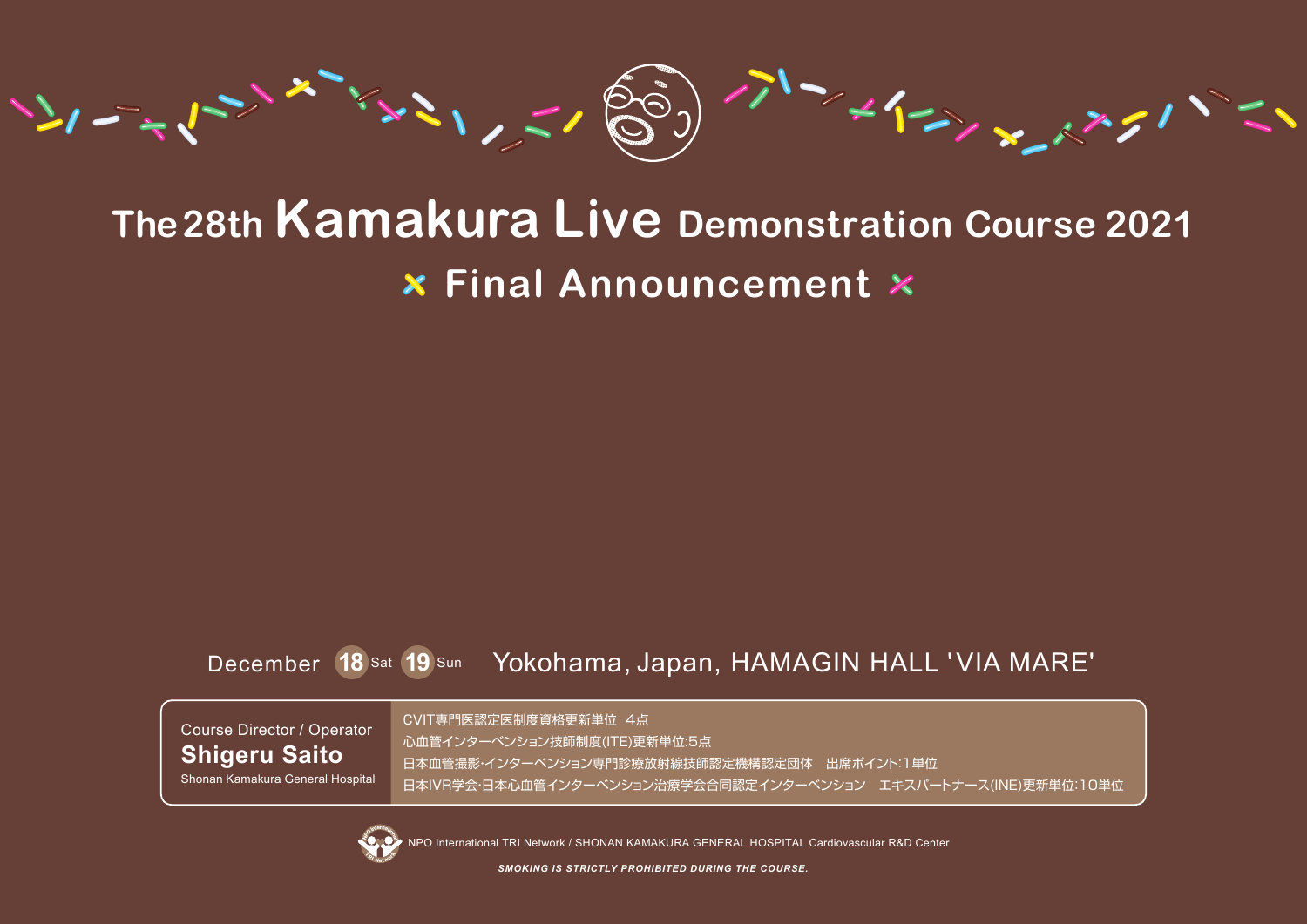| <b>Guest Faculty</b> |              |  |  |  |
|----------------------|--------------|--|--|--|
| 村松 崇                 | 藤田医科大学       |  |  |  |
|                      | 石川 正人 藤田医科大学 |  |  |  |
| 鳥居 翔                 | 東海大学医学部付属病院  |  |  |  |

| <b>Co-Medical Committee</b> |                 |
|-----------------------------|-----------------|
| 島袋 朋子                       | 湘南鎌倉総合病院        |
| 江本 昌臣                       | 湘南鎌倉総合病院        |
| 満岡 宏介                       | 湘南鎌倉総合病院        |
| 王子 愛美                       | さくら会 高橋病院       |
| 岩永 瑞希                       | 栄和会 泉川病院        |
| 塚野 雅幸                       | 長崎みなとメディカルセンター  |
| 玉置 紘也                       | 東可児病院           |
| 山本 基善                       | 心臓血管センター金沢循環器病院 |

#### **Organizing Committee**

| 足利 貴志  | 武蔵野赤十字病院                |
|--------|-------------------------|
| 安藤 弘   | 春日部中央総合病院               |
| 泉川 卓也  | 栄和会 泉川病院                |
| 小山田 和弘 | 静岡赤十字病院                 |
| 加治屋 崇  | 天陽会中央病院                 |
| 勝木 孝明  | 古河赤十字病院                 |
| 片平 美明  | 緑の里クリニック                |
| 金子 伸吾  | 済生会 西条病院                |
| 黒澤 利郎  | 町田市民病院                  |
| 金剛寺 謙  | 杏林大学医学部付属病院             |
| 榊原 雅義  | イムス葛飾ハートセンター            |
| 宍戸 晃基  | 湘南鎌倉総合病院                |
| 進 智康   | 東可児病院                   |
| 菅野 晃靖  | 横浜市立大学附属病院              |
| 高川 芳勅  | 小樽市立病院                  |
|        | <b>高橋 玲比古</b> さくら会 高橋病院 |
| 高橋 佐枝子 | 湘南鎌倉総合病院                |
| 竹下 聡   | 長崎みなとメディカルセンター          |
| 田中 慎司  | 埼玉医科大学総合医療センター          |
| 田中 穣   | 湘南鎌倉総合病院                |

| 寺井 英伸 | 心臓血管センター金沢循環器病院    |
|-------|--------------------|
| 飛田 一樹 | 湘南鎌倉総合病院           |
| 内藤 貴之 | あおもり協立病院           |
| 羽田 哲也 | さくら会 高橋病院          |
| 日比 潔  | 横浜市立大学附属市民総合医療センター |
| 福井 和樹 | 神奈川県立循環器呼吸器病センター   |
| 福田 直人 | 東芝林間病院             |
| 本江 純子 | 菊名記念病院             |
| 舛谷 元丸 | はくほう会 セントラル病院      |
| 松隂 崇  | 埼玉医科大学総合医療センター     |
| 松村 敏幸 | 熊本労災病院             |
| 松本 崇  | 湘南鎌倉総合病院           |
| 道下 一朗 | 横浜栄共済病院            |
| 水野 真吾 | 湘南鎌倉総合病院           |
| 村上 正人 | 湘南鎌倉総合病院           |
| 森山 典晃 | 湘南鎌倉総合病院           |
| 山崎 誠治 | 札幌東徳洲会病院           |
| 山中太   | 湘南鎌倉総合病院           |
| 吉町 文暢 | 東海大学医学部付属八王子病院     |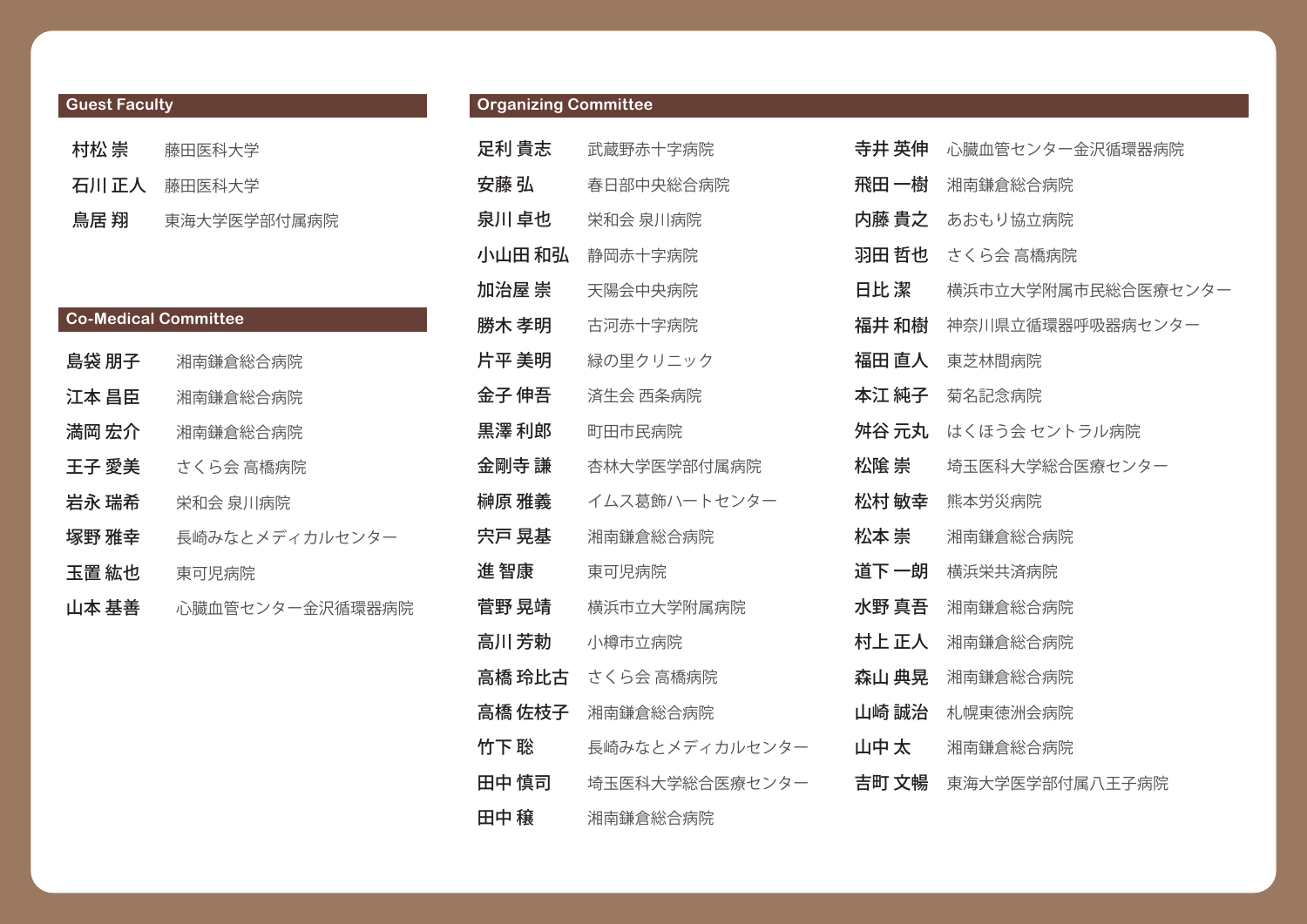## **December 18th Saturday**

| <b>Time</b>     | <b>Session</b>                                                                                                                                                                        | <b>Chairs</b>  | <b>Commentators &amp; Speakers (Luncheon / Mini Lecture)</b>                                                                     |                                                                            |                                                                    |  |  |  |
|-----------------|---------------------------------------------------------------------------------------------------------------------------------------------------------------------------------------|----------------|----------------------------------------------------------------------------------------------------------------------------------|----------------------------------------------------------------------------|--------------------------------------------------------------------|--|--|--|
| 09:30 - 10:45   | <b>Live Transmission - 1</b><br><b>TRI for Bifurcation</b><br><b>CONEDICAL</b><br><b>Medtronic</b>                                                                                    | 竹下聡<br>日比潔     | 高橋 玲比古<br>松隂崇                                                                                                                    | 進智康<br>福田 直人                                                               | In-Cathlabo Commentators:<br>ChatMaster:<br>吉町 文暢<br>本江 純子<br>村松崇  |  |  |  |
| 10:45 - 11:00   | <b>Mini Lecture - 1</b><br>JE Japan Lifeline                                                                                                                                          |                | 宍戸 晃基                                                                                                                            | <b>Title: Orsiro for ACS</b><br>~臨床成績をベースに Orsiro の STEMI/ACS 症例での有用性に関して~ |                                                                    |  |  |  |
| $11:00 - 12:00$ | <b>Live Transmission - 2</b><br><b>TRI for Bifurcation and Calcification</b><br>Scientific                                                                                            | 榊原 雅義<br>金剛寺 謙 | 高橋 佐枝子<br>泉川卓也                                                                                                                   | 内藤 貴之<br>岩永 瑞希<br>勝木 孝明                                                    | In-Cathlabo Commentators:<br>ChatMaster:<br>本江 純子<br>舛谷 元丸<br>村松崇  |  |  |  |
| $12:00 - 13:00$ | <b>Luncheon Seminar - 1</b><br>The answer is DES after calcium debulking!<br><b>Medtronic</b>                                                                                         | 菅野 晃靖<br>吉町 文暢 | 鳥居翔<br>田中穣                                                                                                                       | Title: 冠動脈石灰化病変の病理<br>Title: 冠動脈石灰化病変に対する至適治療戦略                            |                                                                    |  |  |  |
| $13:00 - 14:15$ | <b>Live Transmission - 3</b><br><b>TRI for Calcified Lesions</b><br>$\text{S}_{\text{C}(\text{entific})}^{\text{Boston}}$ $\textcircled{\#}$ $\text{M}$ $\text{E}(\text{D} \text{k})$ | 道下一朗<br>舛谷 元丸  | 竹下聡<br>小山田 和弘                                                                                                                    | 玉置紘也<br>山崎 誠治<br>金子 伸吾                                                     | In-Cathlabo Commentators:<br>ChatMaster:<br>本江 純子<br>松隂 崇<br>村松 崇  |  |  |  |
| $14:15 - 14:30$ | <b>Mini Lecture - 2</b><br><b>FERUMO</b>                                                                                                                                              |                | 村松崇                                                                                                                              | Title: HBR 患者における至適 DAPT 期間の検討<br>$\sim$ MASTER-DAPT Trial $\sim$          |                                                                    |  |  |  |
| 14:30 - 15:45   | <b>Live Transmission - 4</b><br><b>TRI for Calcification</b><br>$\Box$ Abbott                                                                                                         | 福田 直人<br>足利 貴志 | 金剛寺 謙<br>黒澤 利郎                                                                                                                   | 高川芳勅<br>山本 基善<br>加治屋 崇                                                     | In-Cathlabo Commentators:<br>ChatMaster:<br>本江 純子<br>金子 伸吾<br>村松 崇 |  |  |  |
| $15:45 - 16:00$ | <b>Mini Lecture - 3</b><br><b>@</b> MEDIKIT                                                                                                                                           |                | Title: Orbital Coronary Atherectomy_<br>吉町 文暢<br>新たに OAS 治療を始められる先生方へ<br>~OAS の使用法_OAS (Orbital Atherectomy System) を安全に使用するために~ |                                                                            |                                                                    |  |  |  |
| $16:00 - 17:30$ | <b>Live Transmission - 5</b><br><b>Distal Radial Approach for Calcified Lesion</b><br><b>FERUMO</b>                                                                                   | 吉町 文暢<br>福井 和樹 | 羽田 哲也<br>寺井 英伸                                                                                                                   | 松村 敏幸<br>王子 愛美<br>片平 美明                                                    | In-Cathlabo Commentators:<br>ChatMaster:<br>本江 純子<br>高川芳勅<br>村松 崇  |  |  |  |
| 17:30 - 18:30   | <b>Evening Seminar</b><br><b>U</b> NOVARTIS<br>Otsuka                                                                                                                                 | 松本崇            | 日比潔                                                                                                                              |                                                                            | Title: 心不全におけるカテーテル治療戦略                                            |  |  |  |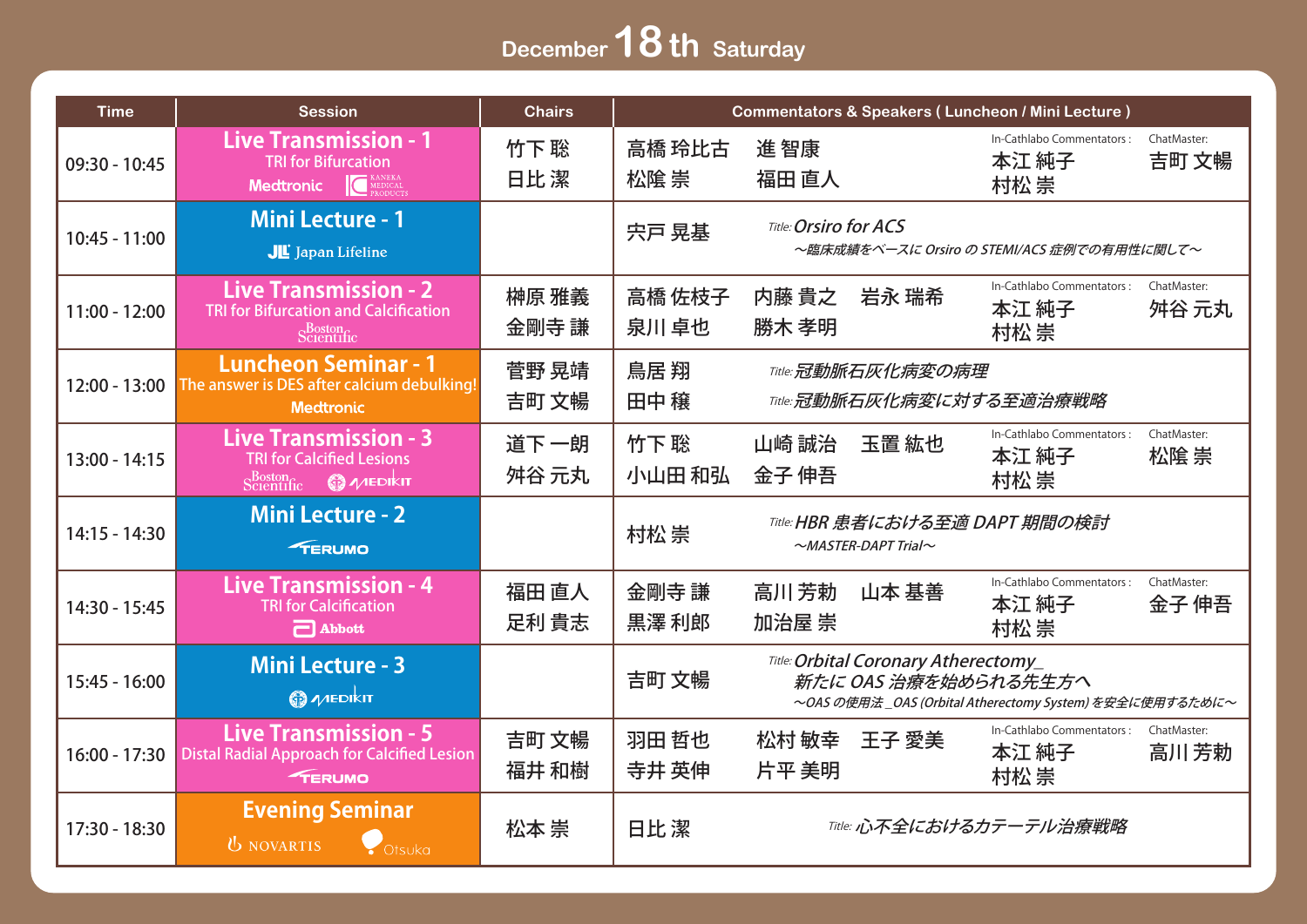## December **19th** Sunday

| <b>Time</b>     |                                                       | <b>Session</b>                                                                                       | <b>Chairs</b>           | <b>Commentators &amp; Speakers (Luncheon / Mini Lecture)</b>                                                                          |                                                                               |                                     |                                            |                       |
|-----------------|-------------------------------------------------------|------------------------------------------------------------------------------------------------------|-------------------------|---------------------------------------------------------------------------------------------------------------------------------------|-------------------------------------------------------------------------------|-------------------------------------|--------------------------------------------|-----------------------|
| $9:00 - 10:15$  |                                                       | <b>Live Transmission - 6</b><br><b>TRI for CTO Lesions</b><br><b>A</b> ASAHI INTECC                  | 松隂 崇<br>勝木 孝明           | 舛谷 元丸<br>高川芳勅                                                                                                                         | 金子 伸吾<br>片平 美明                                                                | 松村 敏幸                               | In-Cathlabo Commentators:<br>本江 純子<br>村松 崇 | ChatMaster:<br>山崎 誠治  |
| $10:15 - 10:30$ |                                                       | <b>Mini Lecture - 4</b><br><b>A</b> ASAHI INTECC                                                     |                         | Title: New PCI balloon catheter _ Kamui XS<br>田中 穣<br>$\sim$ New balloon for CTO<br>Co-existence of Pushability & Trackability $\sim$ |                                                                               |                                     |                                            |                       |
| 10:30 - 10:45   | <b>Mini Lecture - 5</b><br><b>NNIPRO</b>              |                                                                                                      |                         | 水野 真吾                                                                                                                                 | <b>Title: 時代が変わる!新しい NSE と GUIDEPLUS が</b><br>やって来る!<br>~新しい NSE と新しい延長カテーテル~ |                                     |                                            |                       |
| $10:45 - 12:00$ |                                                       | <b>Live Transmission - 7</b><br><b>TRI for CTO Lesions</b><br><b>A</b> ASAHI INTECC<br><b>TERUMO</b> | 菅野 晃靖<br>黒澤利郎           | 竹下聡<br>寺井 英伸                                                                                                                          | 足利 貴志<br>加治屋 崇                                                                | 羽田 哲也                               | In-Cathlabo Commentators:<br>本江 純子<br>村松 崇 | ChatMaster:<br>金剛寺 謙  |
| $12:10 - 13:10$ | 20<br>倶楽部                                             | <b>Luncheon Seminar - 2</b>                                                                          | 泉川卓也                    | 講師:<br>高橋 玲比古 王子 愛美                                                                                                                   | 発言:                                                                           | Title: 心電図セミナー 2021                 | ~抗血小板療法についても~                              |                       |
| $13:20 - 14:20$ | $\boldsymbol{\times}$<br>п<br>$\overline{\mathsf{X}}$ | <b>ComeCome Session 2021 - 1</b><br><b>TikTok Kamakura 2</b><br><b>Canon Medical Systems</b>         | 舛谷 元丸<br>吉町 文暢<br>島袋 朋子 | 発言:<br>山本 基善<br>玉置 紘也                                                                                                                 | 岩永 瑞希                                                                         | <b>Title: 世界初!</b>                  | 心カテ短編動画コンペティション                            | ChatMaster:<br>小山田 和弘 |
| $14:30 - 15:30$ | п<br>Session                                          | <b>ComeCome Session 2021 - 2</b><br>座談会:コロナとコロナリ<br><b>Canon Medical Systems</b>                     | 勝木 孝明<br>竹下聡<br>石川正人    | 講師:<br>高橋 佐枝子 金子伸吾<br>高川芳勅                                                                                                            | 松隂崇                                                                           | Title:カテ室スタッフが振り返る<br>- パンデミック 2021 |                                            | ChatMaster:<br>福井 和樹  |
| $15:40 - 16:10$ | TRI                                                   | <b>ComeCome Session 2021 - 3</b><br>コメコメ独占インタビュー                                                     | 高橋 玲比古                  | 齋藤滋                                                                                                                                   |                                                                               | Title: こうして医師 齋藤 滋は                 | Dr. Shigeru SAITO になりました。                  | ChatMaster:<br>榊原 雅義  |
| $16:20 - 16:30$ | o-Medical                                             | <b>ComeCome Session 2021 - 4</b><br>TikTok2021 審査結果発表                                                | 齋藤 滋<br>王子 愛美           | 今年がんばった施設に表彰です!                                                                                                                       |                                                                               | ComeCome Session 2021 を締め括る表彰式です!   |                                            |                       |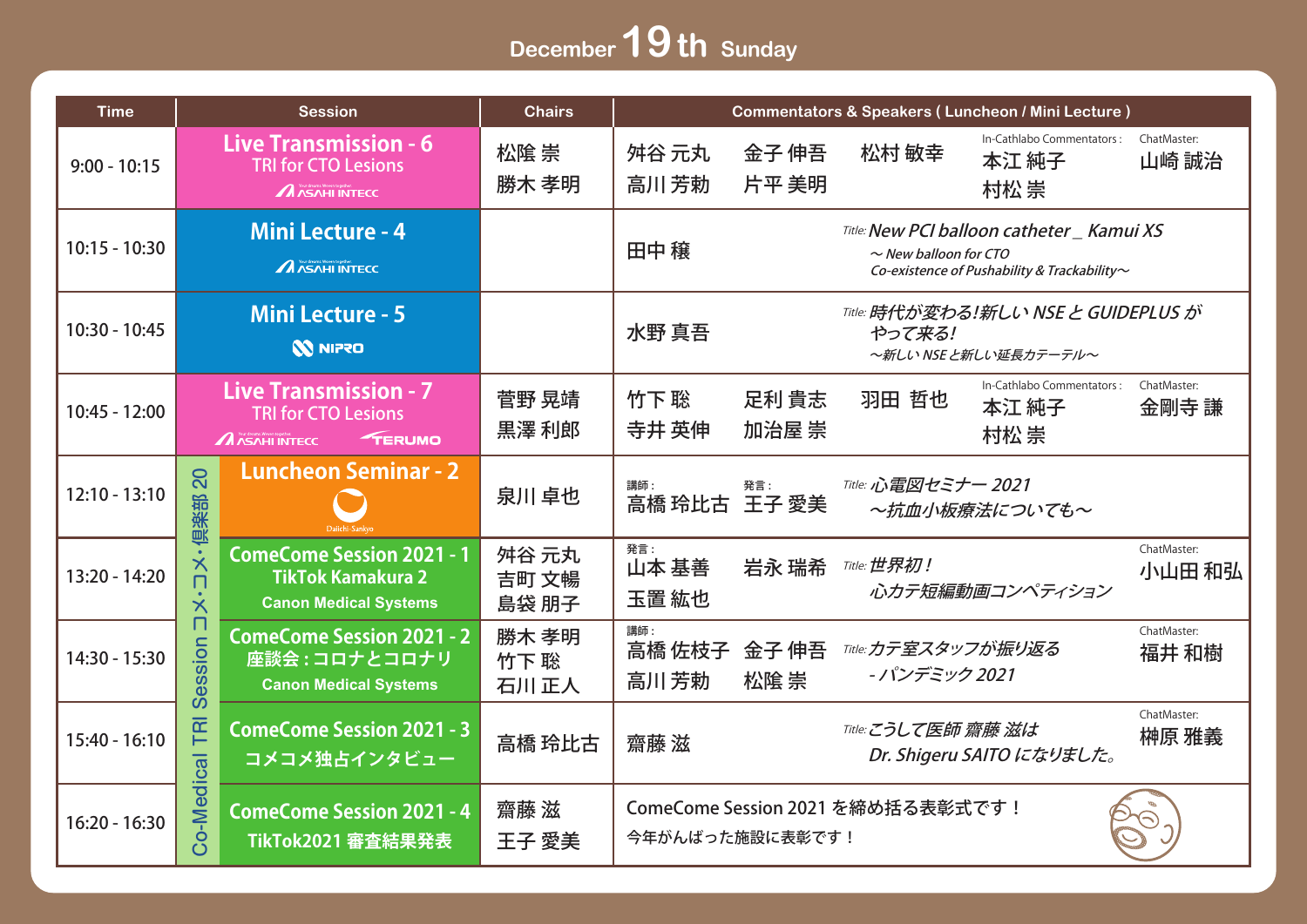### **PROGRAM**

**Evening Seminar**

**8:00**

**9:00**

**10:00**

**11:00**

**12:00**

**13:00**

**14:00**

**15:00**

**16:00**

**17:00**

**18:00**

心不全におけるカテーテル治療戦略

Distal Radial Approach for Calcified Lesion

December**18th** Saturday **HAMAGIN HALL** December**19th** Sunday **HAMAGIN HALL8:00** Registration Registration Registration Registration **Live Transmission - 6 9:00 A** ASAHI INTECC TRI for CTO Lesions **Live Transmission - 1** KANEKA MEDICAL **Medtronic** TRI for Bifurcation **A** ASAHI INTECC **Mini Lecture - 4 10:00 N NIPRO Mini Lecture - 5 Mini Lecture - 1** JL Japan Lifeline **Live Transmission - 7 Live Transmission - 2** Scientific **A** ASAHI INTECC TERUMO **11:00** TRI for CTO Lesions TRI for Bifurcation and Calcification **Luncheon Seminar - 1 Medtronic** TRI Session<br>·倶楽部 20 **Luncheon Seminar - 2 12:00** The answer is DES after calcium debulking! Co-Medical TRI Session 冠動脈石灰化病変の病理・冠動脈石灰化病変に対する至適治療戦略 心電図セミナー2021 ~抗血小板療法についても~ コメ・コメ・倶楽部 20 **Live Transmission - 3 13:00** Scientific **O A ALE DIKIT ComeCome Session 2021 - 1** TRI for Calcified Lesions **Canon Medical Systems TikTok Kamakura 2 Mini Lecture - 2** TERUMO Co-Medical<br>
- X-コメ・コメ・ **14:00 ComeCome Session 2021 - 2 Live Transmission - 4 Canon Medical Systems Abbott 座談会 : コロナとコロナリ** TRI for Calcification **15:00 Mini Lecture - 3 @** MEDIKIT **ComeCome Session 2021 - 3 コメコメ独占インタビュー 16:00 Live Transmission - 5**

**17:00**

**TERUMO** 

UNOVARTIS Otsuka

**18:00**

Adjourn

**ComeCome Session 2021 - 4 TikTok2021 審査結果発表**

**Calculate Construction** Session